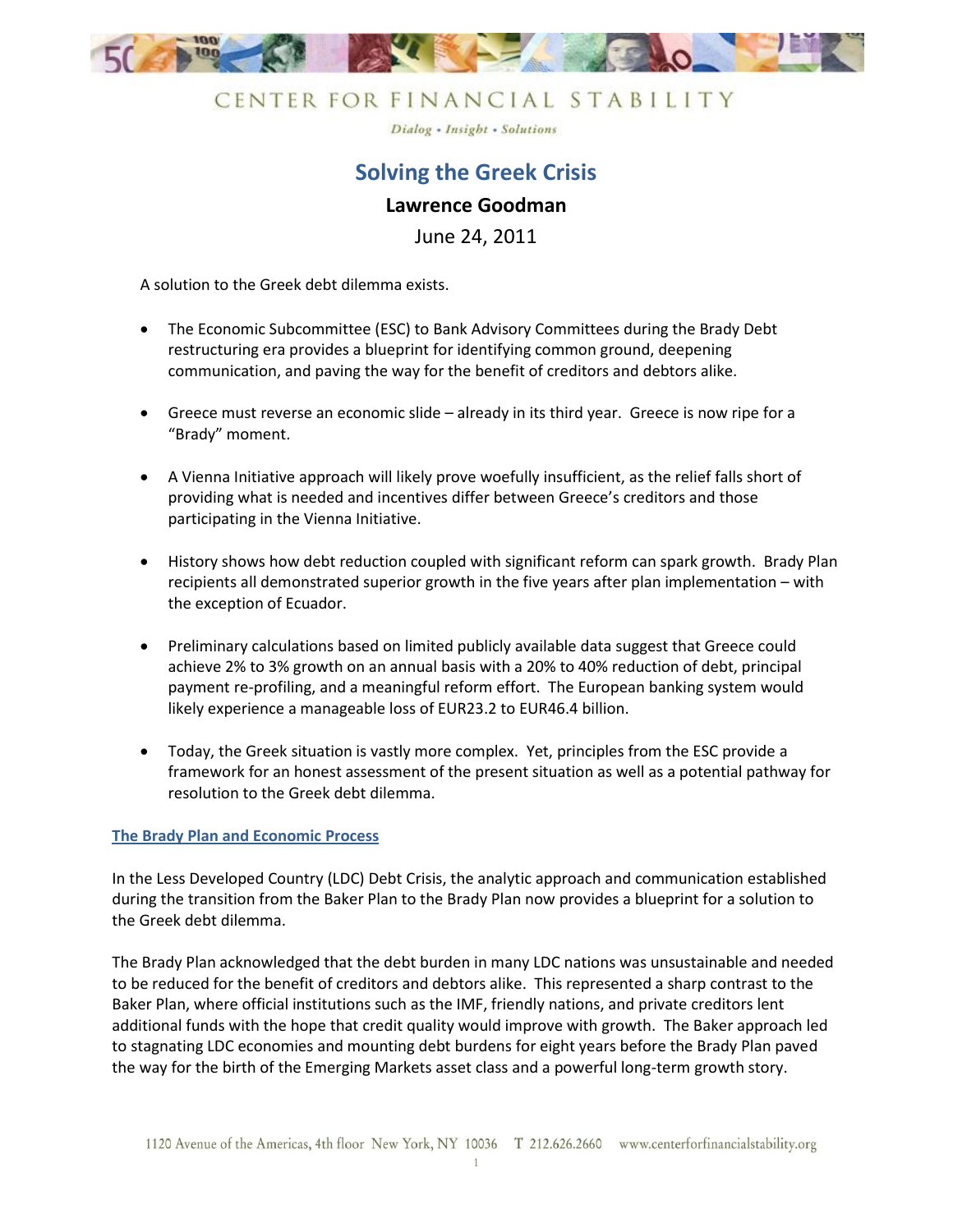

Dialog - Insight - Solutions

The present official approach to Greece is strikingly similar to the late stages of the Baker Plan, where new lending or a Vienna Initiative approach fails to address the underlying problem.

### **A Brief on the Economic Subcommittee: Blueprint for Greece**

The success of the ESC process was in identifying a reasonable common ground between creditors and debtors. The central purpose of the ESC was to formulate an empirically based solution to the debt overhang problem, where both debtors and creditors would benefit. The analytic process also forced direct communication among debtors and all major creditors.

The approach began with a growth rate objective for the debtor nation. The idea was that strong and viable growth was essential for enhancing the sustainability of any new programs, improving the quality of credits held, as well as putting a human face on debt restructuring.

A specific three pronged strategy helped connect the dots across issues and set the foundation for success. Areas included:

 *Economics* – A thorough assessment of economic prospects was necessary to support the targeted growth trajectory. For example, what are reasonable fiscal objectives? How would the trade balance or financial flows be impacted by debt reduction? How would contemplated reform measures impact the nation's capacity to consistently service its debt, while meeting growth objectives?

Economic reform is requisite and must be owned by the country.

- *Finance* Debt and liabilities need to be restructured. What is the range of haircuts on financial obligations that would lead to affordable principal and interest payments over time? What would the impact of such a reduction be on banks and other exposed financial institutions?
- *Official Institutions and Bilateral Creditors* In the Brady Plan, official institutions and bilateral creditors played a pivotal role in facilitating the transition to more rational debt levels with a far more certain probability of payment. However, all was not easy. Resources – then as now – were scarce and needed to be adequately budgeted and used most effectively.

The ESC approach helped balance many competing interests during the challenging transition from the Baker to Brady Plan.

### **Next Steps and the Vienna Initiative**

The first step toward a successful resolution to the Greek debt dilemma is the realization that substantial debt relief is requisite and this constitutes a default. Greece's general government debt exceeds a stunning 150% of GDP or more than double the Maastricht criteria for a benchmark of 60%.

At present, official institutions are now promoting a Vienna Initiative type arrangement as a solution to Greece's debt dilemma. Careful examination of the Vienna Initiative clearly indicates that the approach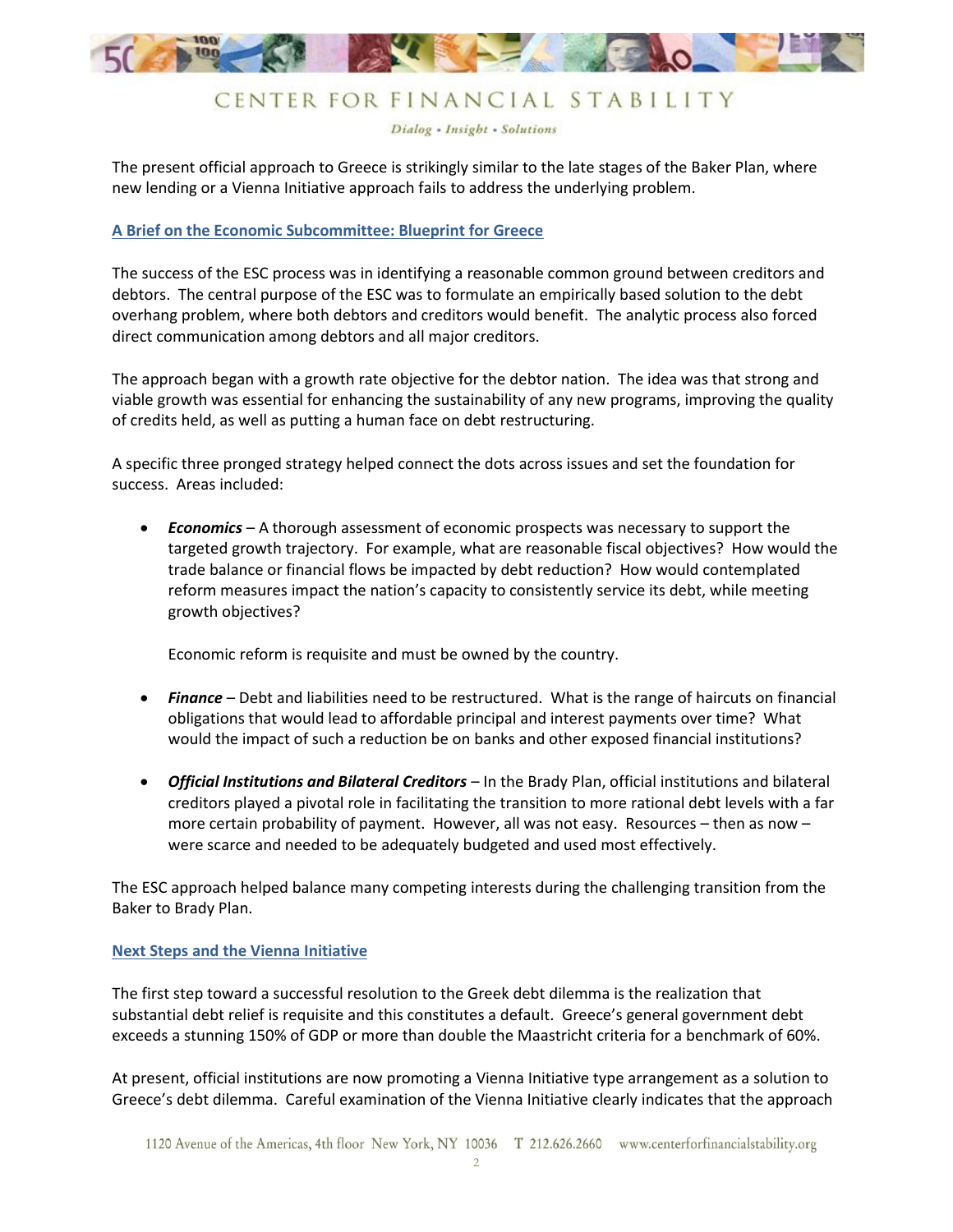

Dialog - Insight - Solutions

will likely prove woefully insufficient. Market pressures combined with the strain of continuous payments falling due will likely lead to a swift collapse of any Vienna-type arrangement. The numbers fail to balance and the incentives of Greece's creditors are likely quite different than those in the case of the Vienna Initiative.

### **Figure 1. Greece Carries the Highest Debt Burden in Europe: General government gross debt, % of GDP**



Source: European Commission - Eurostat (June 2011) and Center for Financial Stability Inc.

Although the Vienna Initiative is a creative approach designed by the European Bank for Reconstruction and Development (EBRD) to address the Emerging European banking crisis in 2009, the present dilemma in Greece warrants a different and more drastic solution. The Vienna Initiative simply coordinated a response to the threat of European Banks withdrawing lines of credit that had been extended to their subsidiaries in Emerging European nations.

The present situation of creditors to Greece is quite different from those of major European financial institutions with subsidiaries in Emerging Europe, for example:

 Creditors to the Emerging European nations had a long-term strategic interest in the region. In other words, many of the large European banks were readily persuaded to preserve exposure to their Emerging European subsidiaries. Expansion of those institutions represented a major part of their growth and business strategy in the past and into the future.

In the case of Greece, many of the creditors are bondholders and unfortunately likely have less of a long-term strategic interest.

 The number of creditors in the Vienna Initiative was small and identifiable – namely European financial institutions. In contrast, Greek bond holders are more numerous geographically dispersed.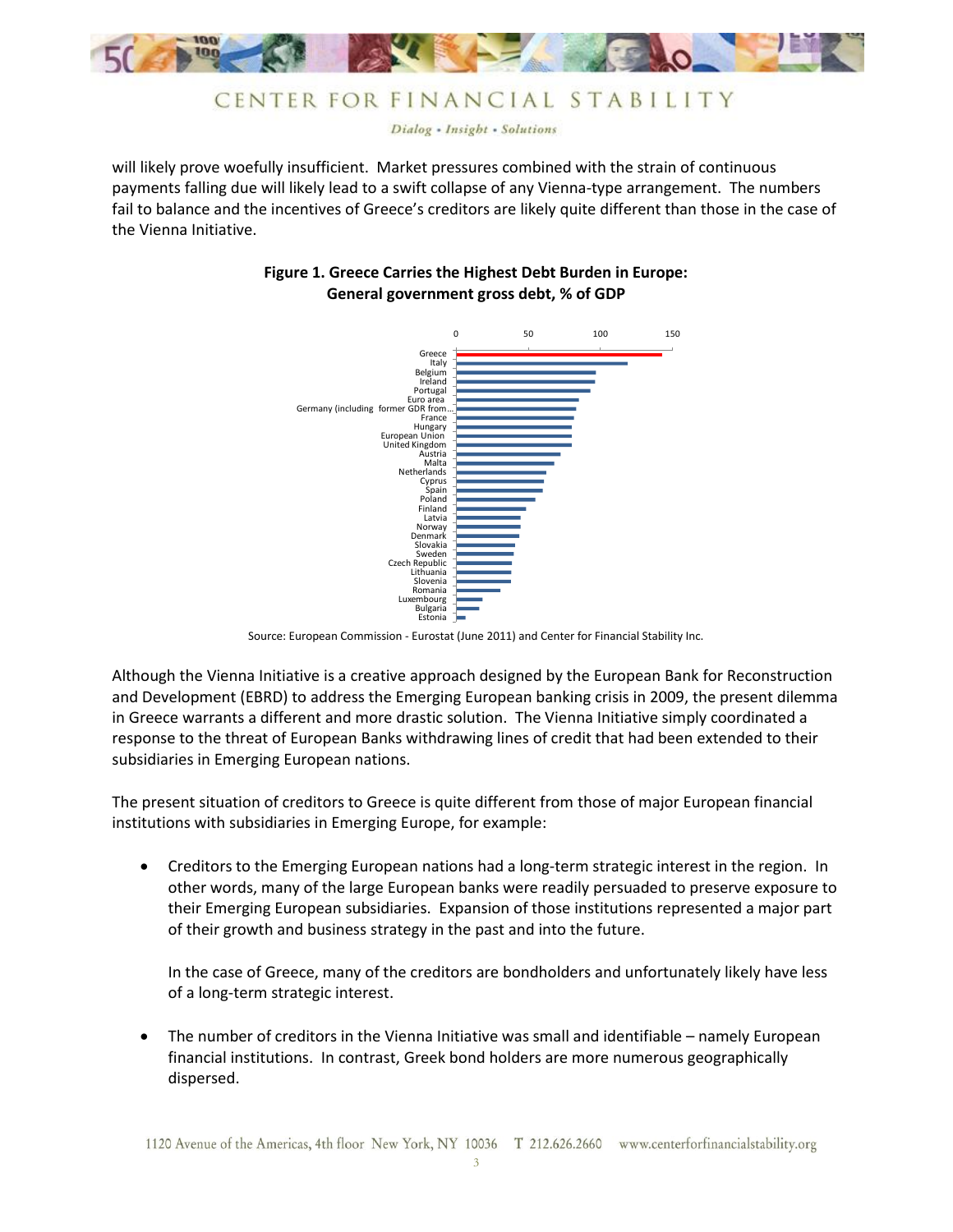

Dialog - Insight - Solutions

### **Figure 2. Comparison of Vienna Initiative Foreign Claims End Q4 2010 in US\$ billions**

|                          | European<br>Banks | <b>Rest of</b><br><b>World</b> | <b>Total</b> |  |
|--------------------------|-------------------|--------------------------------|--------------|--|
| Greece                   | 136               | 9                              | 146          |  |
| Ireland                  | 378               | 85                             | 462          |  |
| Portugal                 | 195               | 8                              | 202          |  |
| Spain                    | 632               | 76                             | 709          |  |
| <b>Total</b>             | 1,341             | 178                            | 1,519        |  |
| Cyprus                   | 34                | $\mathbf{1}$                   | 36           |  |
| Malta                    | 16                | $\mathbf{1}$                   | 17           |  |
| Slovakia                 | 64                | $\mathbf{1}$                   | 65           |  |
| Slovenia                 | 35                | 0                              | 36           |  |
| <b>Bulgaria</b>          | 34                | 0                              | 34           |  |
| Czech                    | 179               | 4                              | 183          |  |
| Estonia                  | 20                | 0                              | 21           |  |
| Hungary                  | 108               | 9                              | 117          |  |
| Latvia                   | 24                | 0                              | 24           |  |
| Lithuania                | 24                | 0                              | 24           |  |
| Poland                   | 275               | 18                             | 293          |  |
| Romania                  | 105               | $\overline{2}$                 | 107          |  |
| Serbia                   | 25                | 0                              | 26           |  |
| <b>Vienna Initiative</b> | 944               | 37                             | 981          |  |
| Vienna ex Poland         | 669               | 19                             | 688          |  |

Source: BIS Quarterly Review Database (June 2011) and Center for Financial Stability Inc.

- Extension of a Vienna-type initiative to Greece might necessitate coverage of Ireland, Portugal, and Spain. Potential expansion of a Vienna Initiative to Greece, Ireland, Portugal, and Spain would require 42% more coverage than all 13 nations referenced in the Vienna Initiative. The exposure would be twice as high, if Poland were excluded from the Vienna Initiative nations.
- Lastly, even if institutions roll maturing principal obligations, there is nothing to prevent financial institutions from withdrawing trade or other credits.

### **Debt Restructuring does not mean Economic Collapse**

Debt restructuring or default does not mean economic collapse. In fact, a well orchestrated restructuring with Greek government ownership of a serious economic reform program will likely boost output and stimulate the economy.

Economic growth clearly benefits from debt reduction, as evidenced by the five year period after Brady Plan implementation. In seven of eight Brady Plan economies, the performance of growth improved in the five years after the Plan relative to the five years preceding implementation. In fact, the economies with the most aggressive reform programs such as Poland, Mexico, and Brazil demonstrated the sharpest improvements in output post debt restructuring.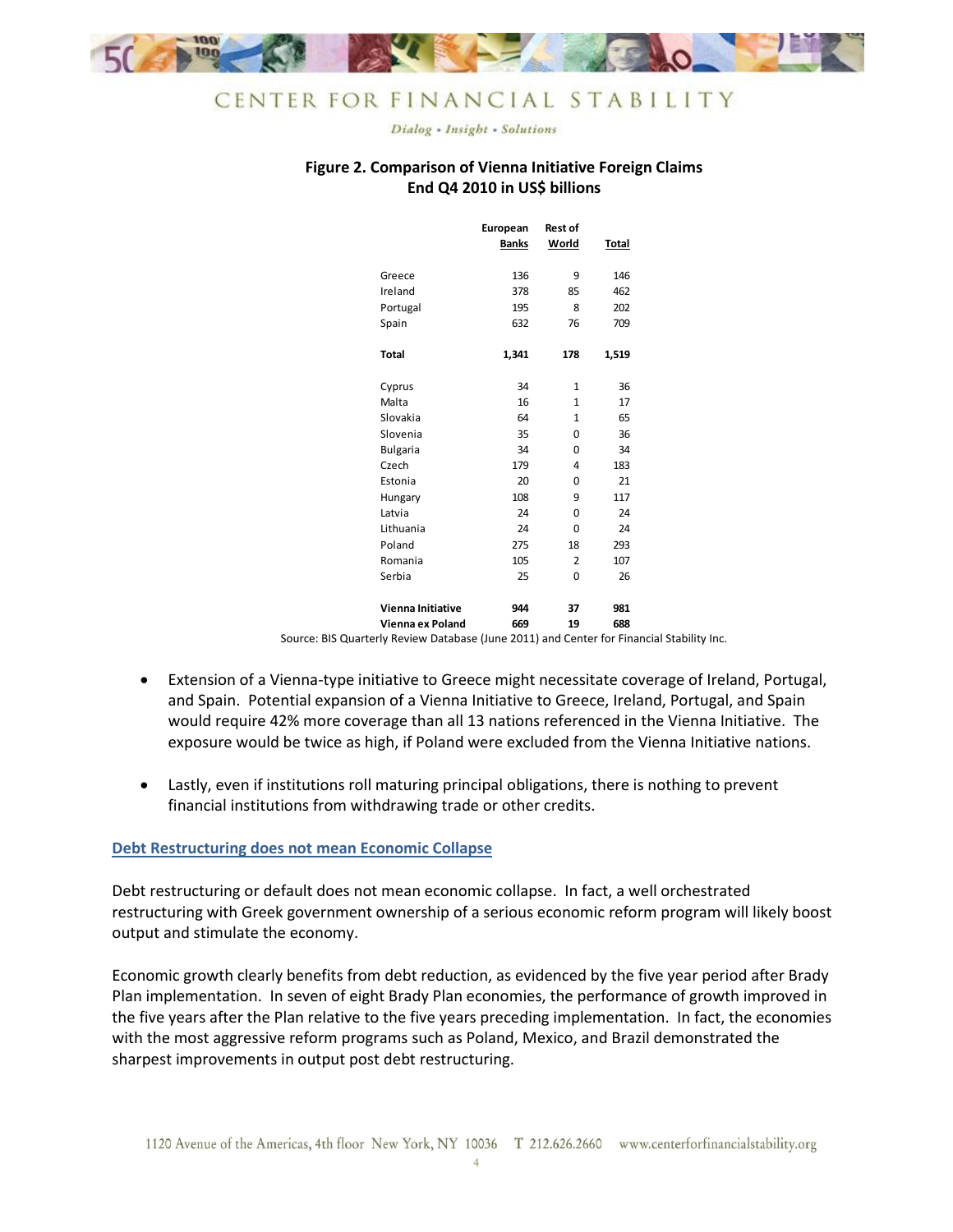

Dialog - Insight - Solutions

#### **Figure 3. Economic Growth Improvement Post Debt Reduction, Average Annual %**



Note: Brady Deals include Mexico (1990), Venezuela (1990), Argentina (1993), Brazil (1994), Dominican Republic (1994), Bulgaria (1994), Poland (1994), and Ecuador (1995). Source: Datastream, IMF and Center for Financial Stability Inc.

Ecuador was the only nation to demonstrate a worse economic performance after Brady Plan implementation, having sidestepped requisite reforms needed to strengthen the economy and market confidence.

### **A Brady Plan for Greece**

A highly preliminary assessment of Greece's financial needs and potential suggests that debt reduction of 20% to 40% should be sufficient to simultaneously put the nation on a sustainable growth path as well as improve the nation's credit standing. The results are highly preliminary and based on the limited publicly available data.

Economic, financial, and official factors considered in this initial attempt to help design a restructuring framework suggest that resolution to the present Greek debt dilemma is possible.

On the **economic** front, reversal of three consecutive years of economic contraction is essential. The IMF Third Review under the Stand-By Arrangement contemplates a return to real growth of 2% to 3% on an annual basis over the next five years. Based on the present program and market conditions, achievement of this objective will likely prove difficult especially as the economy is projected to fall by 4% in 2011 after a 4.5% drop in 2010.

The objective of 2% to 3% growth over the medium-term is reasonable. However, economic reform and Greek ownership of the program will prove pivotal for success. Reform measures would include streamlined public spending and robust revenue collection as well as developing a meaningful privatization program.

The authorities would also be well advised to promote conditions for the repatriation of assets abroad. In the LDC Debt Crisis, the return of even the interest on the stock of capital residing in offshore banking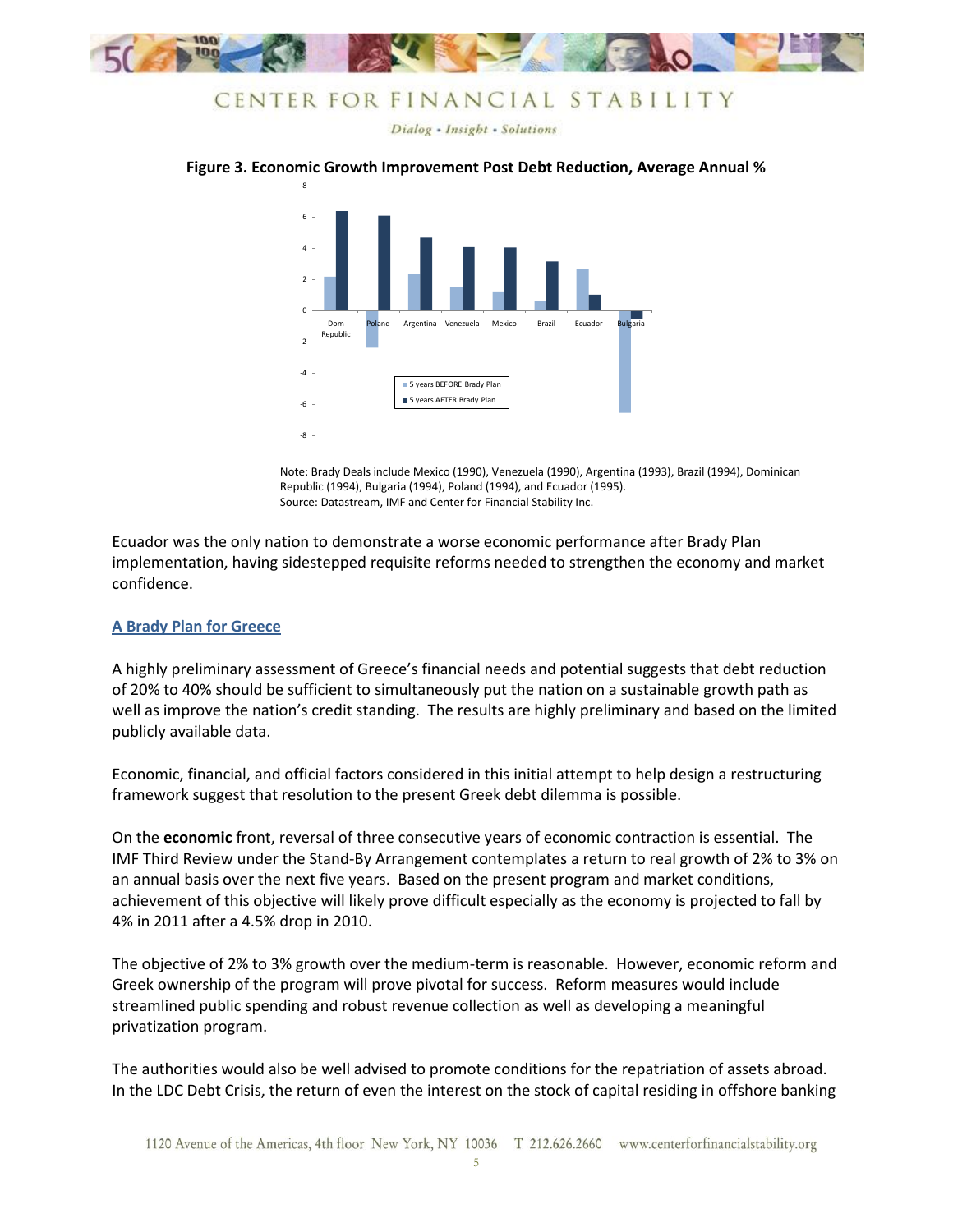

Dialog - Insight - Solutions

centers such as Miami, NY, London, and Zurich provided a powerful and relatively quick disbursing source of capital. The potential for capital reflow is meaningful.

To be sure, asset prices are inexpensive on a relative basis. We calculate the real value of the Athens stock market is roughly 57% below trend. These assets will rapidly become attractive, if the debt dilemma abates.



#### **Figure 4. Real Value of Greek Equities and Trend**

Based on our initial assessment, policies related to **finance** will clearly center on debt reduction. Policies include a targeted 20% to 40% reduction in the stock of debt and extension of any principal payments falling due through 2015. Stabilization of expectations surrounding medium and long-term debt should also facilitate the ready renewal of trade lines vital to fund imports and growth.

#### **Figure 5. BIS Bank Exposure to Greece, US\$ bn**

|             | <b>Foreign Claims</b> | Derivatives,<br><b>Guarantees &amp; Commitments</b> |
|-------------|-----------------------|-----------------------------------------------------|
| Total       | 145.8                 | 60.6                                                |
| Europe      | 136.3                 | 26.1                                                |
| Non-Europe  | 9.5                   | 34.5                                                |
| France      | 56.7                  | 8.3                                                 |
| Germany     | 34.0                  | 5.9                                                 |
| Italy       | 4.1                   | 1.7                                                 |
| Switzerland | 2.9                   | 1.5                                                 |
| UK          | 14.1                  | 5.0                                                 |
| US          | 7.3                   | 34.1                                                |

Source: BIS Quarterly Review Database (June 2011) and Center for Financial Stability Inc.

Foreign bank exposure to Greece is high. Hence, the fear of large losses in the international financial system persists in the wake of a reduction of Greek debt. Fears are warranted as European bank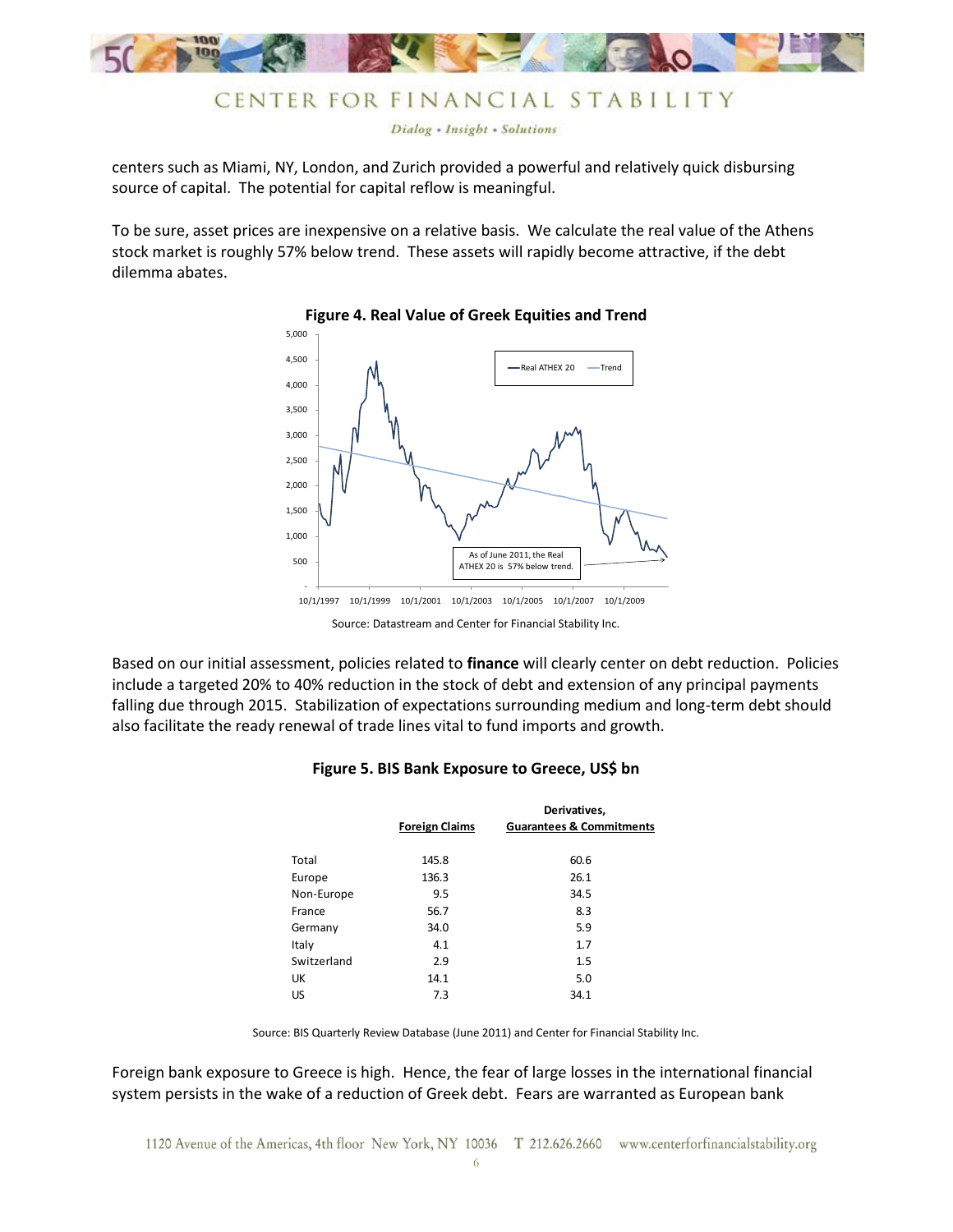

Dialog - Insight - Solutions

exposure to Greece was \$136.3 billion at the end of 2010, relative to a scant \$9.5 billion in the rest of the world. Interestingly, European bank exposure to Greek entities via derivatives, guarantees and other commitments is lower at \$26.1 billion. In contrast, US banks maintained exposure of \$34.1 billion via derivatives, guarantees, and other commitments – despite a scant \$7.3 billion in foreign claims.

Lastly, **official institutions and bilateral creditors** have an opportunity to act swiftly. Financial resources exist at the IMF and within the European Stability Mechanism (ESM). At present, more analysis is needed to determine whether those resources are more effective in the form of additional lending to the Greek government or supporting a successful debt restructuring program. Nonetheless, official institutions and bilateral creditors would likely be more effective channeling resources toward safeguarding the European financial system or providing the European Central Bank (ECB) with an added capital cushion.

|         |      | Losses by banks (EUR bn) |         | Impact on capital |  |
|---------|------|--------------------------|---------|-------------------|--|
|         | 20%  | 40%                      | 20%     | 40%               |  |
|         |      |                          |         |                   |  |
| Europe  | 23.2 | 46.4                     | $-1.1%$ | $-2.2%$           |  |
| France  | 9.3  | 18.6                     | $-1.9%$ | $-3.8%$           |  |
| Germany | 5.7  | 11.4                     | $-1.5%$ | $-2.9%$           |  |
| Italy   | 0.8  | 1.7                      | $-0.2%$ | $-0.4%$           |  |
| UK      | 2.7  | 5.4                      | $-0.4%$ | $-0.7%$           |  |

#### **Figure 6. Estimate of Greek Debt Reduction on European Banks**

Source: ECB, BIS Quarterly Review Database (June 2011) and Center for Financial Stability Inc.

Preliminary assessments of the impact on European financial institutions suggest losses will be large, yet a manageable EUR23.2 to EUR46.4 billion. French financial institutions are most heavily exposed with a potential reduction in capital of 1.9% to 3.8%.

Evidence from the Brady Plan would suggest a broader perspective beyond the direct provision of finance to the sovereign would be more durable and longer-term solution to the Greek debt dilemma.

### **Conclusion**

- A solution exists to the Greek debt dilemma. However, an honest and analytic assessment by creditors and debtors alike is essential.
- Common ground must be sought and the responsibility for resolution must be shared.
- A restructuring of financial obligations in exchange for meaningful implementation of reform measures will ultimately make creditors, the debtor, and the populace better off.

*With thanks to Bruce Tuckman and Robin Lumsdaine for comments. With gratitude to the Bank of America debt restructuring team as well as many ESC members during the late 1980s and early 1990s.*